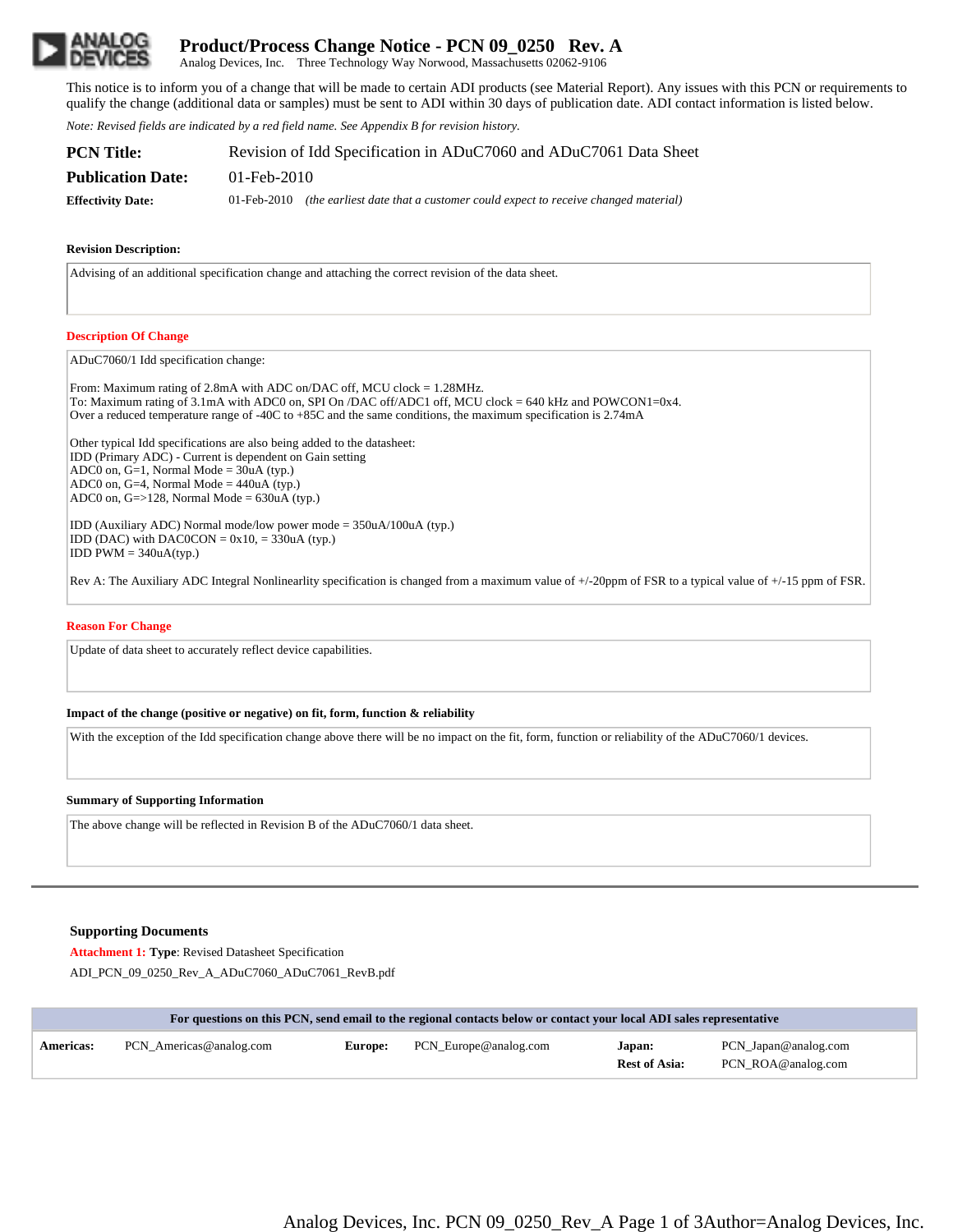| <b>Appendix A - Affected ADI Models</b>                    |                                  |                                 |                                   |                                  |                                  |  |  |
|------------------------------------------------------------|----------------------------------|---------------------------------|-----------------------------------|----------------------------------|----------------------------------|--|--|
| <b>Existing Parts - Product Family / Model Number (10)</b> |                                  |                                 |                                   |                                  |                                  |  |  |
| ADUC7060 /<br>ADUC7060BCPZ32                               | ADUC7060 / ADUC7060BCPZ32-<br>RL | ADUC7060 / ADUC7060BSTZ32       | ADUC7060 / ADUC7060BSTZ32-RL      | ADUC7060 / EVAL-<br>ADUC7060OSPZ | ADUC7060 /<br>EVALADUC7060OSPZU2 |  |  |
| ADUC7061/<br>ADUC7061BCPZ32                                | ADUC7061 / ADUC7061BCPZ32-<br>RL | ADUC7061 / EVAL-<br>ADUC7061MKZ | ADUC7061 / EVAL-<br>ADUC7061MKZU2 |                                  |                                  |  |  |